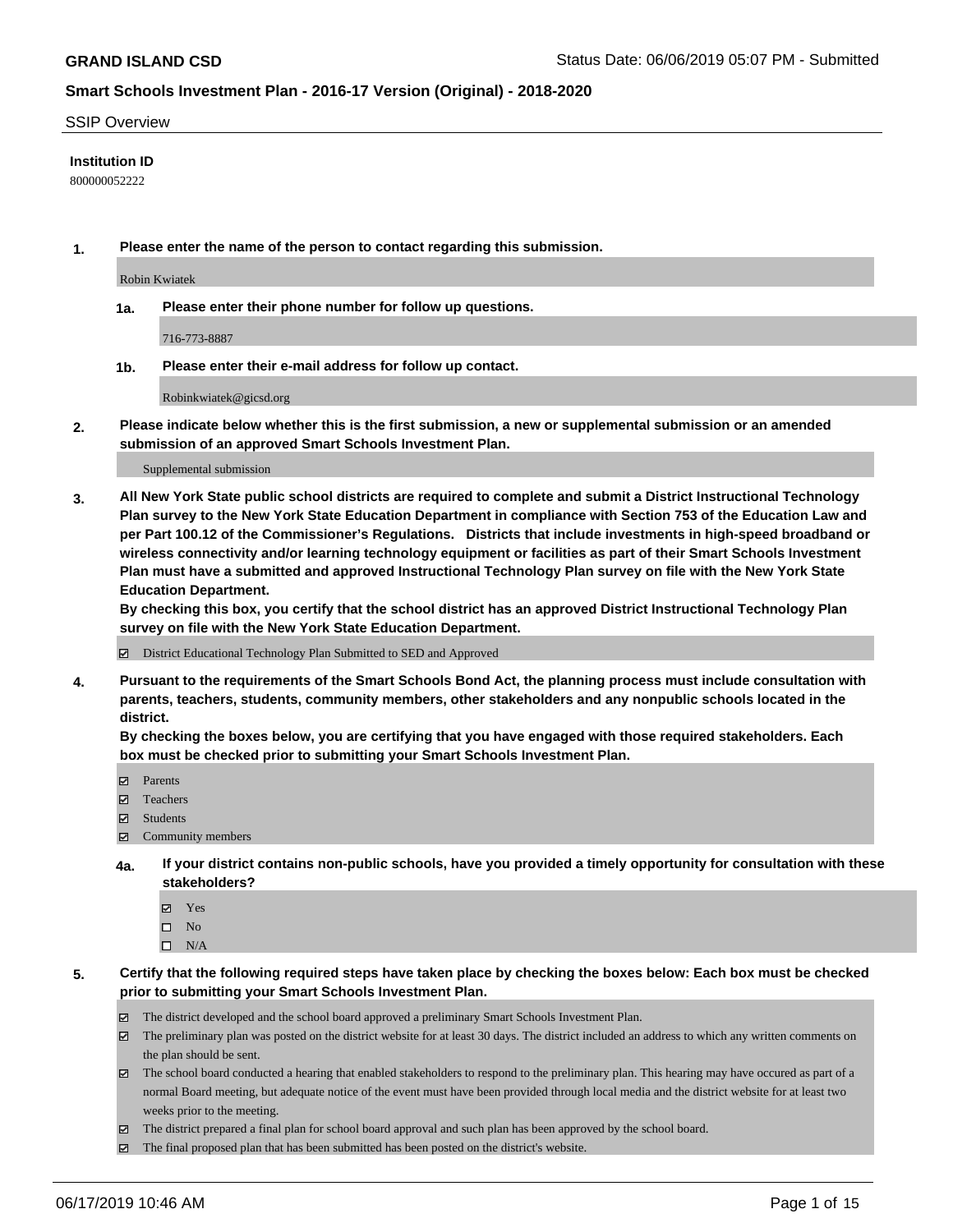SSIP Overview

**5a. Please upload the proposed Smart Schools Investment Plan (SSIP) that was posted on the district's website, along with any supporting materials. Note that this should be different than your recently submitted Educational Technology Survey. The Final SSIP, as approved by the School Board, should also be posted on the website and remain there during the course of the projects contained therein.**

Smart Schools Final plan 2 - Google Docs.pdf

**5b. Enter the webpage address where the final Smart Schools Investment Plan is posted. The Plan should remain posted for the life of the included projects.**

https://www.grandislandschools.org/cms/lib/NY02214110/Centricity/Domain/39/Smart%20Schools%20Final%20plan%202%20- %20Google%20Docs.pdf

**6. Please enter an estimate of the total number of students and staff that will benefit from this Smart Schools Investment Plan based on the cumulative projects submitted to date.**

3,500

**7. An LEA/School District may partner with one or more other LEA/School Districts to form a consortium to pool Smart Schools Bond Act funds for a project that meets all other Smart School Bond Act requirements. Each school district participating in the consortium will need to file an approved Smart Schools Investment Plan for the project and submit a signed Memorandum of Understanding that sets forth the details of the consortium including the roles of each respective district.**

 $\Box$  The district plans to participate in a consortium to partner with other school district(s) to implement a Smart Schools project.

**8. Please enter the name and 6-digit SED Code for each LEA/School District participating in the Consortium.**

| <b>Partner LEA/District</b> | ISED BEDS Code |
|-----------------------------|----------------|
| (No Response)               | (No Response)  |

**9. Please upload a signed Memorandum of Understanding with all of the participating Consortium partners.**

(No Response)

**10. Your district's Smart Schools Bond Act Allocation is:**

\$1,629,396

**11. Enter the budget sub-allocations by category that you are submitting for approval at this time. If you are not budgeting SSBA funds for a category, please enter 0 (zero.) If the value entered is \$0, you will not be required to complete that survey question.**

|                                              | Sub-<br>Allocations |
|----------------------------------------------|---------------------|
| <b>School Connectivity</b>                   | $\overline{0}$      |
| <b>Connectivity Projects for Communities</b> | $\overline{0}$      |
| <b>Classroom Technology</b>                  | 788,644             |
| Pre-Kindergarten Classrooms                  | $\overline{0}$      |
| Replace Transportable Classrooms             | $\mathbf 0$         |
| <b>High-Tech Security Features</b>           | $\mathbf 0$         |
| Totals:                                      | 788,644             |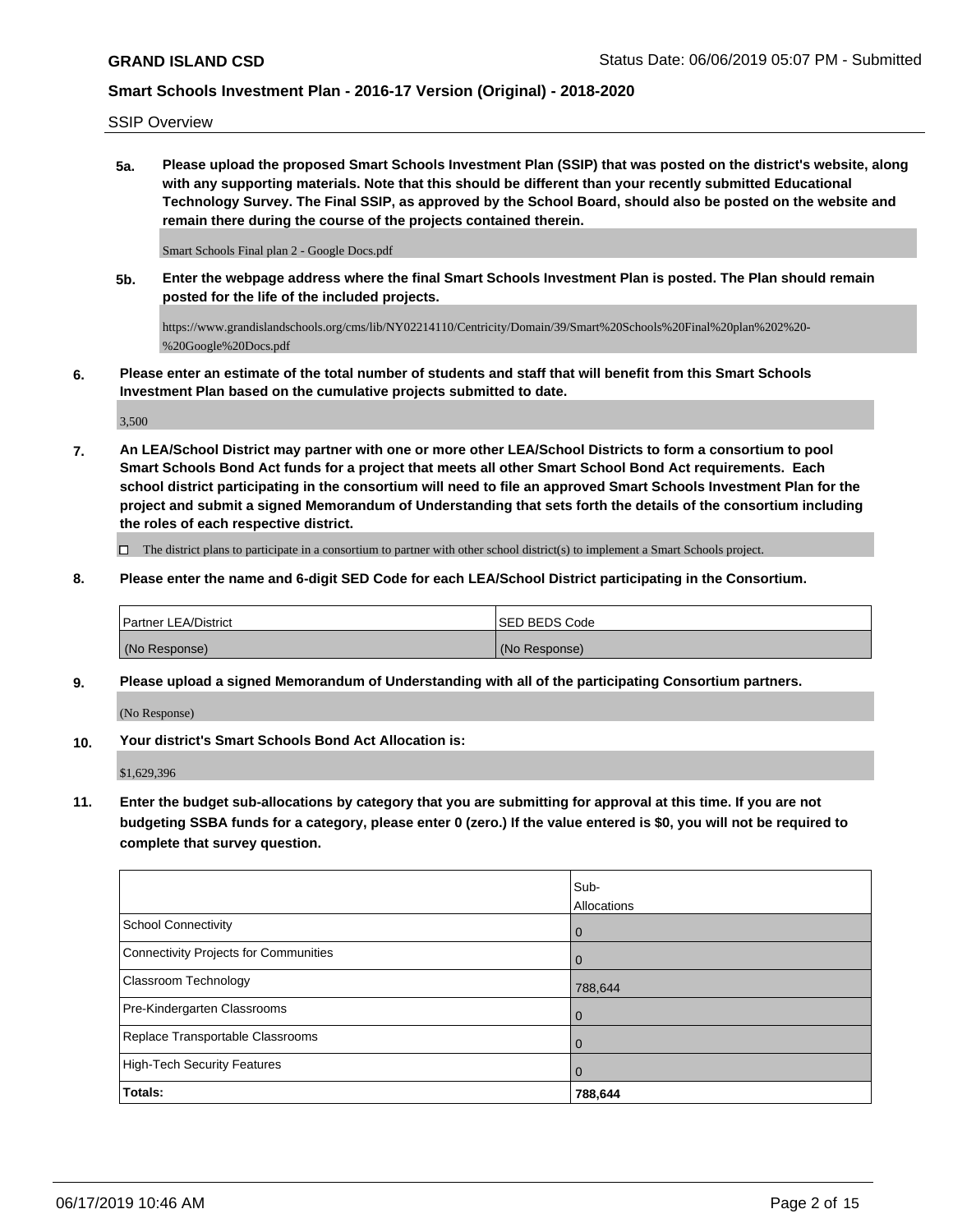School Connectivity

- **1. In order for students and faculty to receive the maximum benefit from the technology made available under the Smart Schools Bond Act, their school buildings must possess sufficient connectivity infrastructure to ensure that devices can be used during the school day. Smart Schools Investment Plans must demonstrate that:**
	- **• sufficient infrastructure that meets the Federal Communications Commission's 100 Mbps per 1,000 students standard currently exists in the buildings where new devices will be deployed, or**
	- **• is a planned use of a portion of Smart Schools Bond Act funds, or**
	- **• is under development through another funding source.**

**Smart Schools Bond Act funds used for technology infrastructure or classroom technology investments must increase the number of school buildings that meet or exceed the minimum speed standard of 100 Mbps per 1,000 students and staff within 12 months. This standard may be met on either a contracted 24/7 firm service or a "burstable" capability. If the standard is met under the burstable criteria, it must be:**

**1. Specifically codified in a service contract with a provider, and**

**2. Guaranteed to be available to all students and devices as needed, particularly during periods of high demand, such as computer-based testing (CBT) periods.**

**Please describe how your district already meets or is planning to meet this standard within 12 months of plan submission.**

(No Response)

**1a. If a district believes that it will be impossible to meet this standard within 12 months, it may apply for a waiver of this requirement, as described on the Smart Schools website. The waiver must be filed and approved by SED prior to submitting this survey.**

 $\Box$  By checking this box, you are certifying that the school district has an approved waiver of this requirement on file with the New York State Education Department.

**2. Connectivity Speed Calculator (Required)**

|                         | l Number of<br><b>Students</b> | Multiply by<br>100 Kbps | Divide by 1000 Current Speed<br>to Convert to<br>Required<br>Speed in Mb | lin Mb           | Expected<br>Speed to be<br>Attained Within   Required<br>12 Months | <b>Expected Date</b><br><b>When</b><br>Speed Will be<br><b>Met</b> |
|-------------------------|--------------------------------|-------------------------|--------------------------------------------------------------------------|------------------|--------------------------------------------------------------------|--------------------------------------------------------------------|
| <b>Calculated Speed</b> | (No<br>Response)               | (No Response)           | (No<br>Response)                                                         | (No<br>Response) | (No<br>Response)                                                   | (No<br>Response)                                                   |

**3. Describe how you intend to use Smart Schools Bond Act funds for high-speed broadband and/or wireless connectivity projects in school buildings.**

(No Response)

**4. Describe the linkage between the district's District Instructional Technology Plan and the proposed projects. (There should be a link between your response to this question and your response to Question 1 in Part E. Curriculum and Instruction "What are the district's plans to use digital connectivity and technology to improve teaching and learning?)**

(No Response)

**5. If the district wishes to have students and staff access the Internet from wireless devices within the school building, or in close proximity to it, it must first ensure that it has a robust Wi-Fi network in place that has sufficient bandwidth to meet user demand.**

**Please describe how you have quantified this demand and how you plan to meet this demand.**

(No Response)

**6. As indicated on Page 5 of the guidance, the Office of Facilities Planning will have to conduct a preliminary review**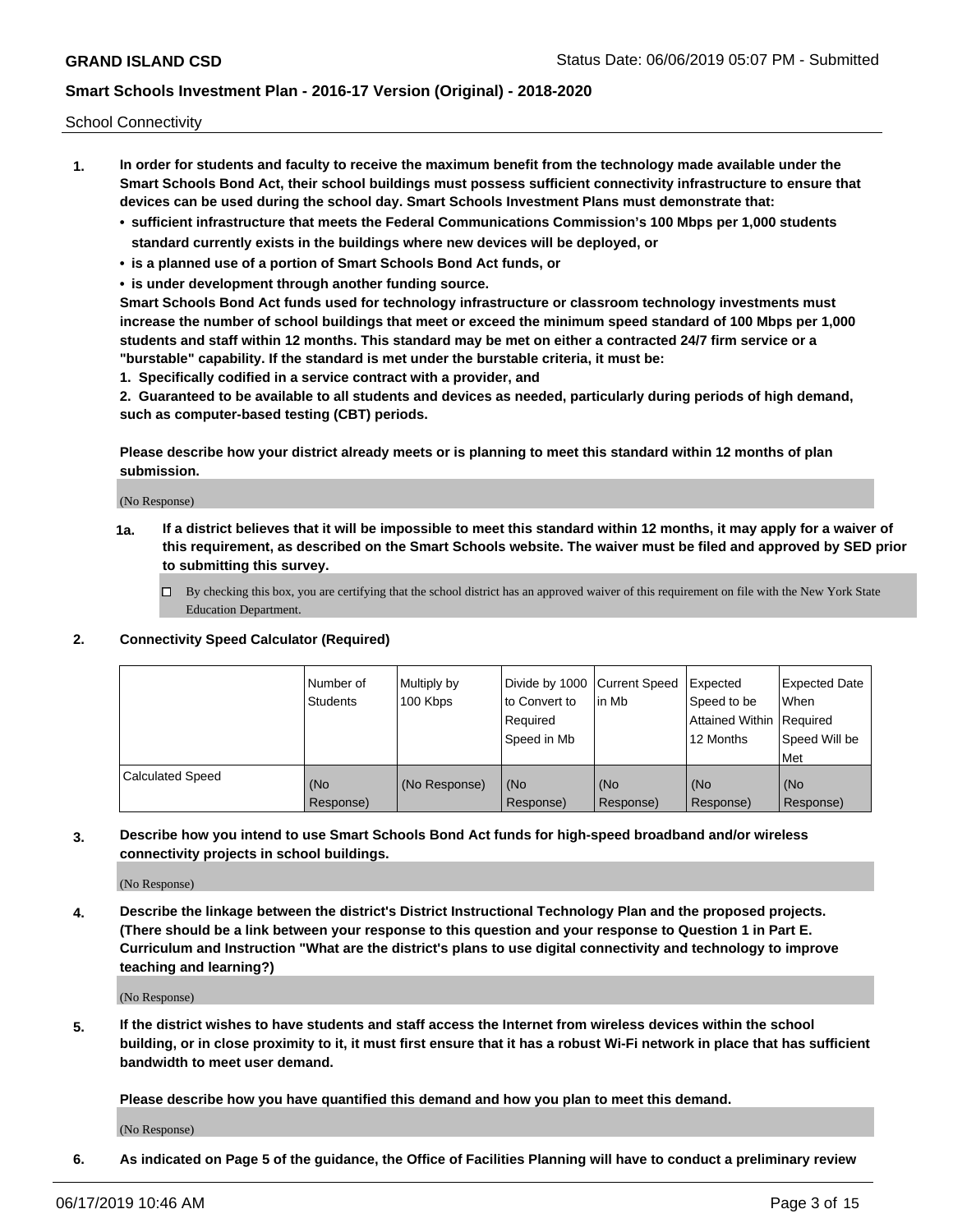School Connectivity

**of all capital projects, including connectivity projects.**

**Please indicate on a separate row each project number given to you by the Office of Facilities Planning.**

| Project Number |  |
|----------------|--|
|                |  |
|                |  |
|                |  |
| (No Response)  |  |
|                |  |
|                |  |
|                |  |

**7. Certain high-tech security and connectivity infrastructure projects may be eligible for an expedited review process as determined by the Office of Facilities Planning.**

**Was your project deemed eligible for streamlined review?**

(No Response)

**8. Include the name and license number of the architect or engineer of record.**

| Name          | License Number |
|---------------|----------------|
| (No Response) | (No Response)  |

**9. If you are submitting an allocation for School Connectivity complete this table. Note that the calculated Total at the bottom of the table must equal the Total allocation for this category that you entered in the SSIP Overview overall budget.** 

|                                            | Sub-              |
|--------------------------------------------|-------------------|
|                                            | <b>Allocation</b> |
| Network/Access Costs                       | (No Response)     |
| <b>Outside Plant Costs</b>                 | (No Response)     |
| School Internal Connections and Components | (No Response)     |
| <b>Professional Services</b>               | (No Response)     |
| Testing                                    | (No Response)     |
| <b>Other Upfront Costs</b>                 | (No Response)     |
| <b>Other Costs</b>                         | (No Response)     |
| Totals:                                    | 0                 |

**10. Please detail the type, quantity, per unit cost and total cost of the eligible items under each sub-category. This is especially important for any expenditures listed under the "Other" category. All expenditures must be eligible for tax-exempt financing to be reimbursed through the SSBA. Sufficient detail must be provided so that we can verify this is the case. If you have any questions, please contact us directly through smartschools@nysed.gov. NOTE: Wireless Access Points should be included in this category, not under Classroom Educational Technology, except those that will be loaned/purchased for nonpublic schools.**

| Select the allowable expenditure | Item to be purchased | Quantity      | <b>Cost per Item</b> | <b>Total Cost</b> |
|----------------------------------|----------------------|---------------|----------------------|-------------------|
| type.                            |                      |               |                      |                   |
| Repeat to add another item under |                      |               |                      |                   |
| each type.                       |                      |               |                      |                   |
| (No Response)                    | (No Response)        | (No Response) | (No Response)        | (No Response)     |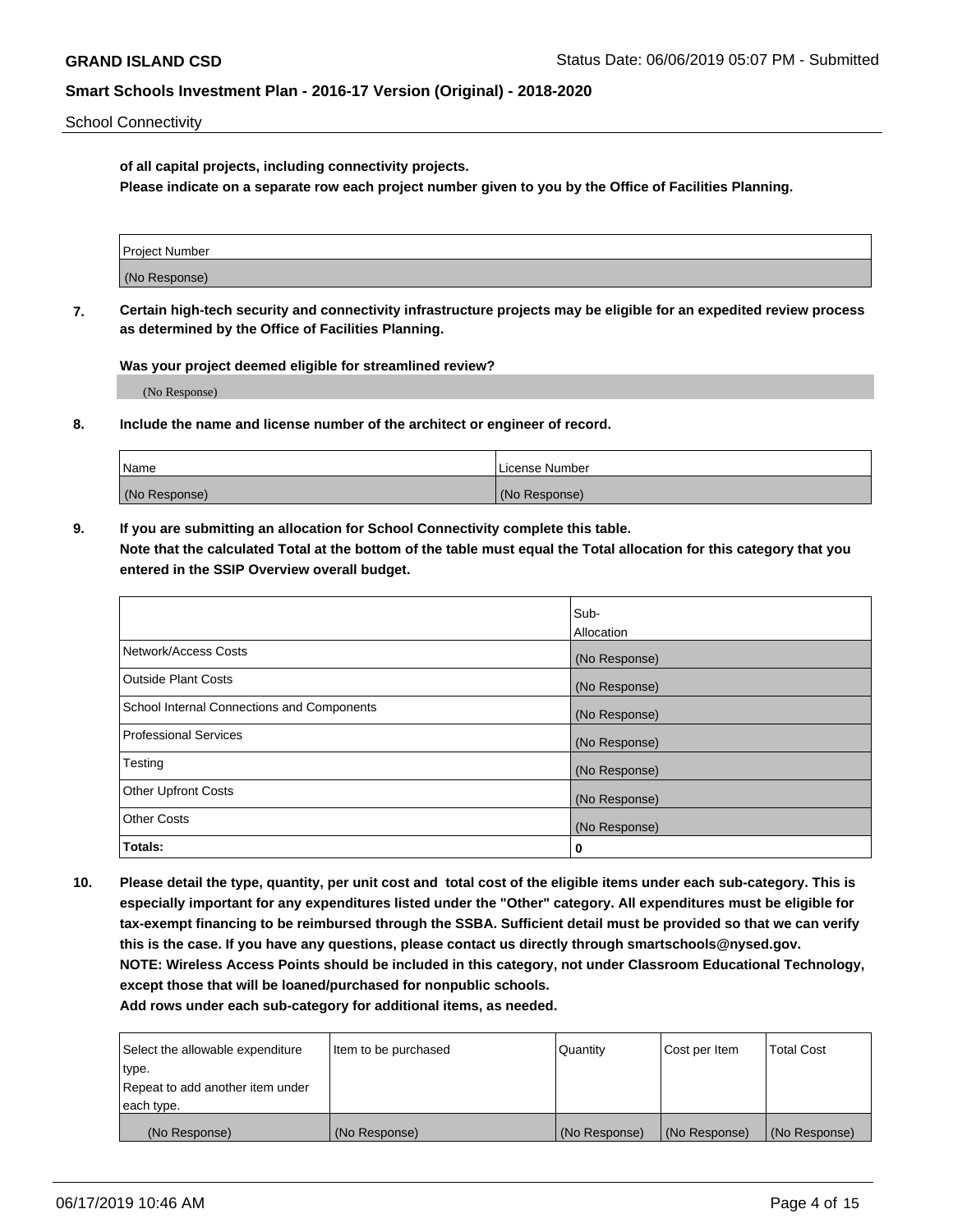Community Connectivity (Broadband and Wireless)

**1. Describe how you intend to use Smart Schools Bond Act funds for high-speed broadband and/or wireless connectivity projects in the community.**

(No Response)

**2. Please describe how the proposed project(s) will promote student achievement and increase student and/or staff access to the Internet in a manner that enhances student learning and/or instruction outside of the school day and/or school building.**

(No Response)

**3. Community connectivity projects must comply with all the necessary local building codes and regulations (building and related permits are not required prior to plan submission).**

 $\Box$  I certify that we will comply with all the necessary local building codes and regulations.

**4. Please describe the physical location of the proposed investment.**

(No Response)

**5. Please provide the initial list of partners participating in the Community Connectivity Broadband Project, along with their Federal Tax Identification (Employer Identification) number.**

| <b>Project Partners</b> | l Federal ID # |
|-------------------------|----------------|
| (No Response)           | (No Response)  |

**6. If you are submitting an allocation for Community Connectivity, complete this table.**

**Note that the calculated Total at the bottom of the table must equal the Total allocation for this category that you entered in the SSIP Overview overall budget.**

|                              | Sub-Allocation |
|------------------------------|----------------|
| Network/Access Costs         | (No Response)  |
| Outside Plant Costs          | (No Response)  |
| <b>Tower Costs</b>           | (No Response)  |
| Customer Premises Equipment  | (No Response)  |
| <b>Professional Services</b> | (No Response)  |
| Testing                      | (No Response)  |
| <b>Other Upfront Costs</b>   | (No Response)  |
| <b>Other Costs</b>           | (No Response)  |
| Totals:                      | 0              |

**7. Please detail the type, quantity, per unit cost and total cost of the eligible items under each sub-category. This is especially important for any expenditures listed under the "Other" category. All expenditures must be capital-bond eligible to be reimbursed through the SSBA. If you have any questions, please contact us directly through smartschools@nysed.gov.**

| Select the allowable expenditure | Item to be purchased | Quantity      | Cost per Item | <b>Total Cost</b> |
|----------------------------------|----------------------|---------------|---------------|-------------------|
| type.                            |                      |               |               |                   |
| Repeat to add another item under |                      |               |               |                   |
| each type.                       |                      |               |               |                   |
| (No Response)                    | (No Response)        | (No Response) | (No Response) | (No Response)     |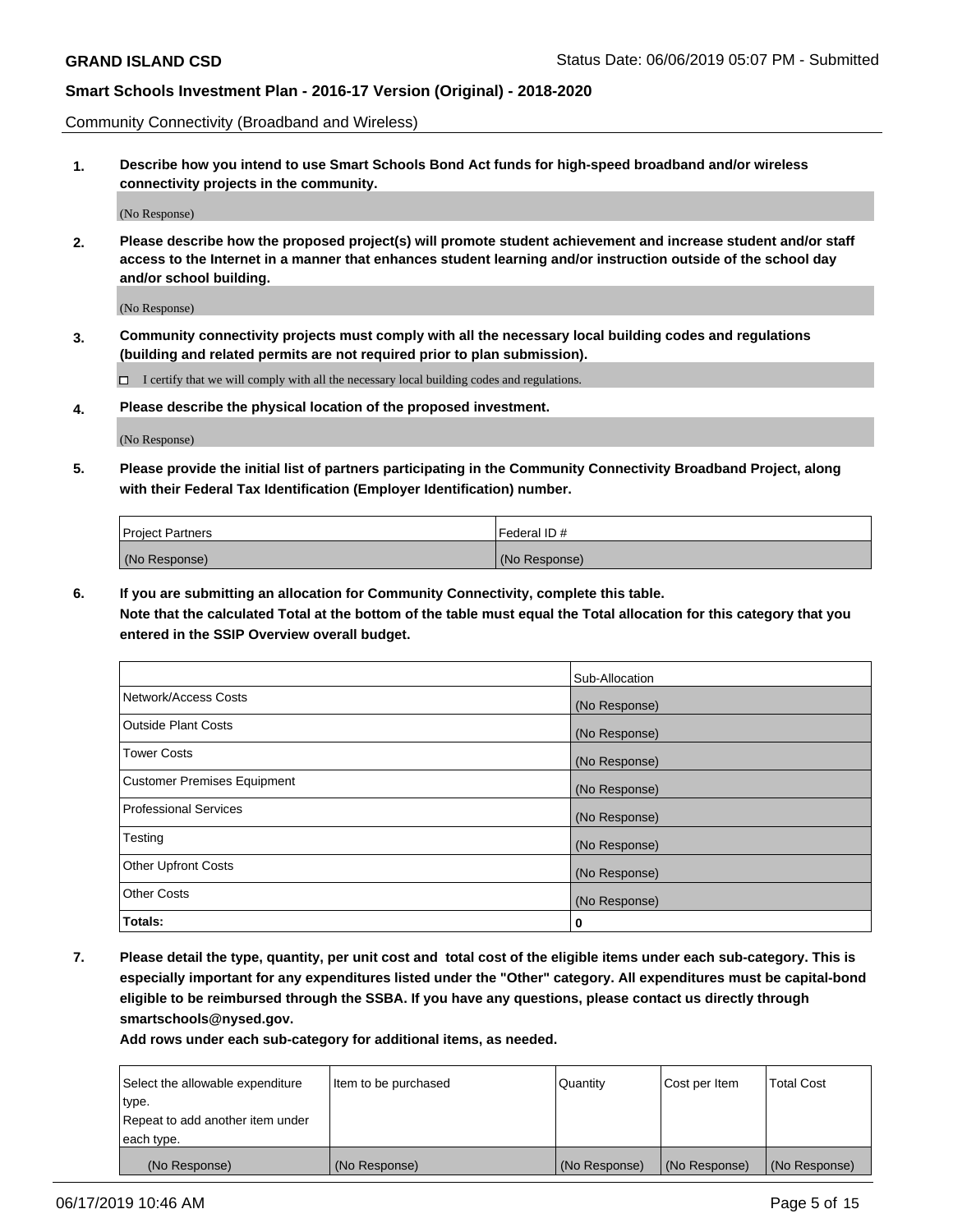### Classroom Learning Technology

**1. In order for students and faculty to receive the maximum benefit from the technology made available under the Smart Schools Bond Act, their school buildings must possess sufficient connectivity infrastructure to ensure that devices can be used during the school day. Smart Schools Investment Plans must demonstrate that sufficient infrastructure that meets the Federal Communications Commission's 100 Mbps per 1,000 students standard currently exists in the buildings where new devices will be deployed, or is a planned use of a portion of Smart Schools Bond Act funds, or is under development through another funding source. Smart Schools Bond Act funds used for technology infrastructure or classroom technology investments must increase the number of school buildings that meet or exceed the minimum speed standard of 100 Mbps per 1,000 students and staff within 12 months. This standard may be met on either a contracted 24/7 firm service or a "burstable" capability. If the standard is met under the burstable criteria, it must be:**

**1. Specifically codified in a service contract with a provider, and**

**2. Guaranteed to be available to all students and devices as needed, particularly during periods of high demand, such as computer-based testing (CBT) periods.**

**Please describe how your district already meets or is planning to meet this standard within 12 months of plan submission.**

The Grand Island CSD already meets the minimum standard of 100 Mbps per 1,000 students. Updated equipment from ongoing e-rate projects will upgrade switches and increase the number of wireless access points to improve our infrastructure and allow students and staff to connect more mobile devices at a higher speed.

- **1a. If a district believes that it will be impossible to meet this standard within 12 months, it may apply for a waiver of this requirement, as described on the Smart Schools website. The waiver must be filed and approved by SED prior to submitting this survey.**
	- By checking this box, you are certifying that the school district has an approved waiver of this requirement on file with the New York State Education Department.

#### **2. Connectivity Speed Calculator (Required)**

|                         | l Number of<br>Students | Multiply by<br>100 Kbps | Divide by 1000 Current Speed<br>to Convert to<br>Required<br>Speed in Mb | in Mb | <b>Expected</b><br>Speed to be<br>Attained Within Required<br>12 Months | <b>Expected Date</b><br><b>When</b><br>Speed Will be<br>Met |
|-------------------------|-------------------------|-------------------------|--------------------------------------------------------------------------|-------|-------------------------------------------------------------------------|-------------------------------------------------------------|
| <b>Calculated Speed</b> | 2.920                   | 292.000                 | 292                                                                      | 1000  | 1000                                                                    | current                                                     |

**3. If the district wishes to have students and staff access the Internet from wireless devices within the school building, or in close proximity to it, it must first ensure that it has a robust Wi-Fi network in place that has sufficient bandwidth to meet user demand.**

**Please describe how you have quantified this demand and how you plan to meet this demand.**

We currently have one access point for every two classrooms. Our average class size is 25 students. Our access points are capable of 900Mbps each and approximately 60 devices.

**4. All New York State public school districts are required to complete and submit an Instructional Technology Plan survey to the New York State Education Department in compliance with Section 753 of the Education Law and per Part 100.12 of the Commissioner's Regulations.**

**Districts that include educational technology purchases as part of their Smart Schools Investment Plan must have a submitted and approved Instructional Technology Plan survey on file with the New York State Education Department.**

By checking this box, you are certifying that the school district has an approved Instructional Technology Plan survey on file with the New York State Education Department.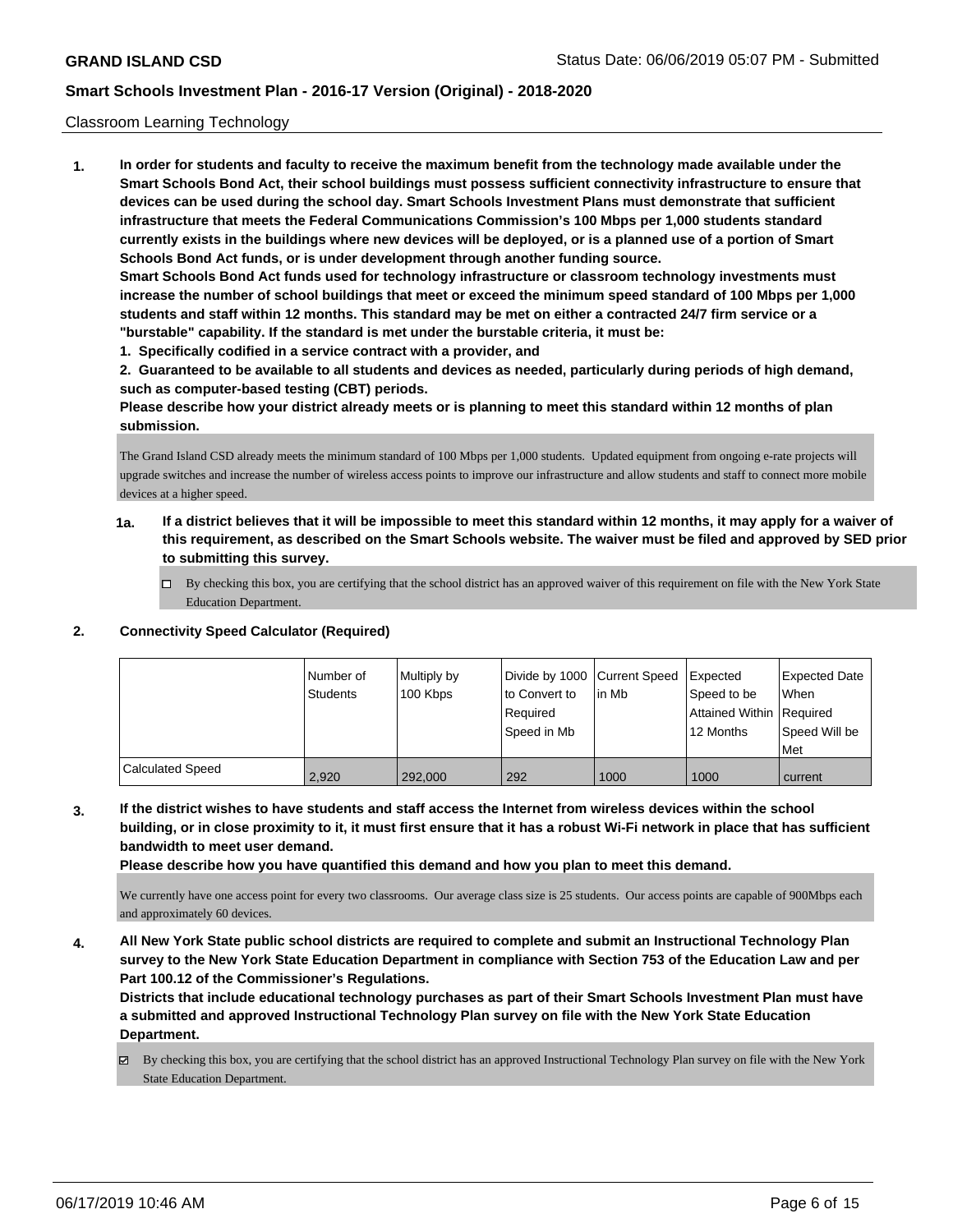#### Classroom Learning Technology

**5. Describe the devices you intend to purchase and their compatibility with existing or planned platforms or systems. Specifically address the adequacy of each facility's electrical, HVAC and other infrastructure necessary to install and support the operation of the planned technology.**

Mobile devices, chromebooks, will utilize the wireless infrastructure we currently have in place. Storage for our devices will be in air conditioned spaces and carts with clean electrical power already in place with sufficient wattage.

- **6. Describe how the proposed technology purchases will:**
	- **> enhance differentiated instruction;**
	- **> expand student learning inside and outside the classroom;**
	- **> benefit students with disabilities and English language learners; and**
	- **> contribute to the reduction of other learning gaps that have been identified within the district.**

**The expectation is that districts will place a priority on addressing the needs of students who struggle to succeed in a rigorous curriculum. Responses in this section should specifically address this concern and align with the district's Instructional Technology Plan (in particular Question 2 of E. Curriculum and Instruction: "Does the district's instructional technology plan address the needs of students with disabilities to ensure equitable access to instruction, materials and assessments?" and Question 3 of the same section: "Does the district's instructional technology plan address the provision of assistive technology specifically for students with disabilities to ensure access to and participation in the general curriculum?"**

The District currently has 1 to 1 Chromebooks in all grade 3 and grade 5 classrooms as well as ipads in all of grade 2. The District Technology Committee, Administrative team and Board of Education supports a gradual expansion which will continue with 4th, 6th and 7th grades and one department in the High School. The following year, grades 8 and the all of the High School will received 1:1 equipment followed by the primary grades, K and 1. Our objectives for the 1 to 1 initiative are: a)student-centered instructional practices, b)Differentiated learning to meet the needs of all students, c)Collaboration within and beyond the classroom walls. Staff development will be provided to all teachers throughout the school year with specific focus on those currently in a 1 to 1 setting. eLearning coaches at each building were added to the 2017-2018 budget to support teachers and increase collaboration across buildings. The district will be in its third year of Google Apps for Education adoption.Many teachers have already attended G Suite training and accounts have been created for all students K-12. G Suite will allow faculty, staff and students access to their files and a wide variety of apps, including a word processing tool, 24x7. This will significantly expand the options teachers have in providing instruction. Interested teachers are investigating the flipped classroom concept and looking at other on-line and distance learning opportunities for students. The district uses technology to support student needs identified in IEPs and 504 plans. Tools like voice recognition software, speech to text software, sound amplification systems, enlarged keyboards and large monitors are used by students when needed. These tools are available in the classroom setting as well as testing centers. Portable versions are provided for students who move from classroom to classroom.The district works closely with BOCES providers and special education teachers to make sure all equipment is working and teachers have the training necessary to effectively work with the students. The district also works with BOCES to arrange for students to go through technology evaluations to identify appropriate software and hardware solutions that meet the individual student's needs. As the district moves forward in rolling out 1 to 1 devices in all grades, efforts are being made to find ways to use the student's assigned mobile device to meet the unique needs of our special education students. Faculty are working on identifying apps and applications that support the needs of the students but still allow them to use the same devices as their general education peers. For example, the devices have microphones to support dictation. The use of Google Apps for Education makes it much easier for teachers and providers to share documents and information that students need to access at home. It also allows collaboration between all staff that work with students to keep everyone more involved. Chromebooks and Google Apps support the use of assistive technology (AT) that help students with special needs access curriculum and information. There are specialized web apps including: screen readers,text-to-speech and speech-to-text and screen magnifiers. The district will purchase the Read and Write for Google Docs app which is a valuable tool for students with learning difficulties, dyslexia or ELL/ESN needs. The Chrome browser also allows high contrast color settings and voice commands.Some apps still work better on an iPad and the district will continue to support iPad devices as needed.

## **7. Where appropriate, describe how the proposed technology purchases will enhance ongoing communication with parents and other stakeholders and help the district facilitate technology-based regional partnerships, including distance learning and other efforts.**

Through the purchase of mobile devices within the classroom, we are providing an additional means for students to communicate and collaborate in the learning process. With the use of an LMS, parents are able to access the coursework, monitor their child's submissions and communicate with teachers. They can monitor student progress in real time. By parents getting involved with what the student is doing in school it increases communication and collaboration between home and school. Video conferencing and the collaborative nature of Google Apps for Education increases the ability for students to work with other students within their class, school, district, state or world.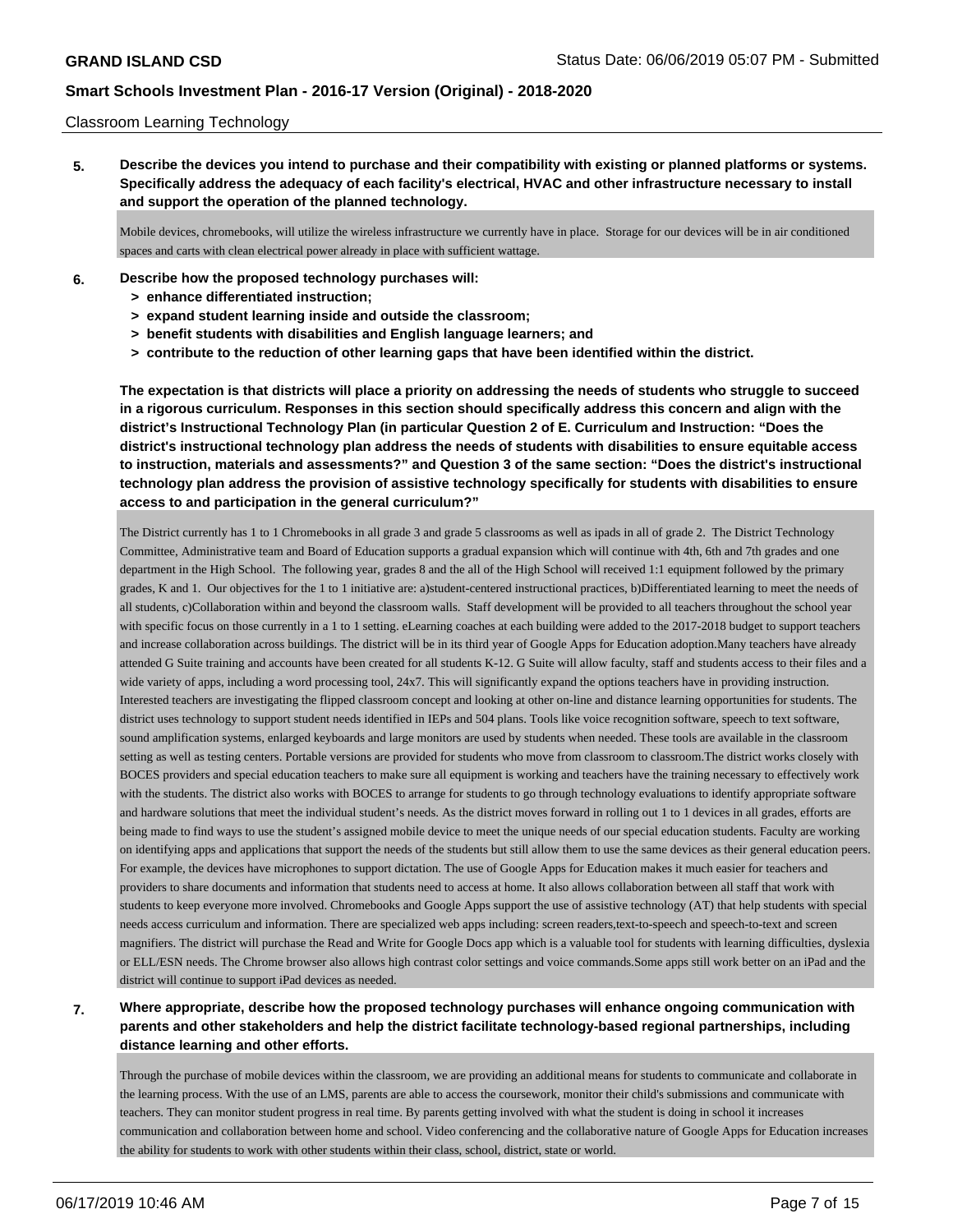### Classroom Learning Technology

**8. Describe the district's plan to provide professional development to ensure that administrators, teachers and staff can employ the technology purchased to enhance instruction successfully.**

**Note: This response should be aligned and expanded upon in accordance with your district's response to Question 1 of F. Professional Development of your Instructional Technology Plan: "Please provide a summary of professional development offered to teachers and staff, for the time period covered by this plan, to support technology to enhance teaching and learning. Please include topics, audience and method of delivery within your summary."**

Professional development will be ongoing and extensive throughout the school year and is guided by the goals outlined in the District CDEP Plan and Technology Plan. A Staff Development Committee made up of faculty and administrators recommends program structure and content. Five eLearning coaches, one in each building, receive a stipend to serve as a liaison between faculty and the IT department to build collaboration and communication while advancing program. They provide just in time learning to faculty within their building and facilitate building level technology committees. The district is part of BOCES CSLO/model school days which will supplement the work of the eLearning Coaches. Formal instruction will be provided on Superintendent conference days as well as through pull-out and push-in delivery methods. A list of training days is below along with topics that will be covered throughout the year.

**PD Topics Covered:** G Suite (Docs,sheets,slides, classroom, web pages); Chrombook basics; Google extensions, add on's and apps; Assistive Technology for students with special needs; Personalized Learning using technology; TESOL (Teaching English to Speakers of Other Languages), Benchmarking with technology tools; Progress monitoring with technology tools; Blended and Flipped classrooms.

 August 2018 - New Teacher Orientation September 14, 2018 - Superintendent Conf. Day October 2018 - CSLO Day November 6, 2018 - Superintendent Conf. Day January 2019 - 2 CSLO days February 2019 - 2 CSLO days March 2019 - CSLO day April 12, 2019 - Superintendent Conf. Day May 13, 2019 - Superintendent Conf. Day

- **9. Districts must contact the SUNY/CUNY teacher preparation program that supplies the largest number of the district's new teachers to request advice on innovative uses and best practices at the intersection of pedagogy and educational technology.**
	- By checking this box, you certify that you have contacted the SUNY/CUNY teacher preparation program that supplies the largest number of your new teachers to request advice on these issues.

#### **9a. Please enter the name of the SUNY or CUNY Institution that you contacted.**

Buffalo State College

**9b. Enter the primary Institution phone number.**

#### 716-878-4214

**9c. Enter the name of the contact person with whom you consulted and/or will be collaborating with on innovative uses of technology and best practices.**

Dr. Wendy Paterson

**10. A district whose Smart Schools Investment Plan proposes the purchase of technology devices and other hardware must account for nonpublic schools in the district.**

#### **Are there nonpublic schools within your school district?**

Yes

 $\hfill \square$  No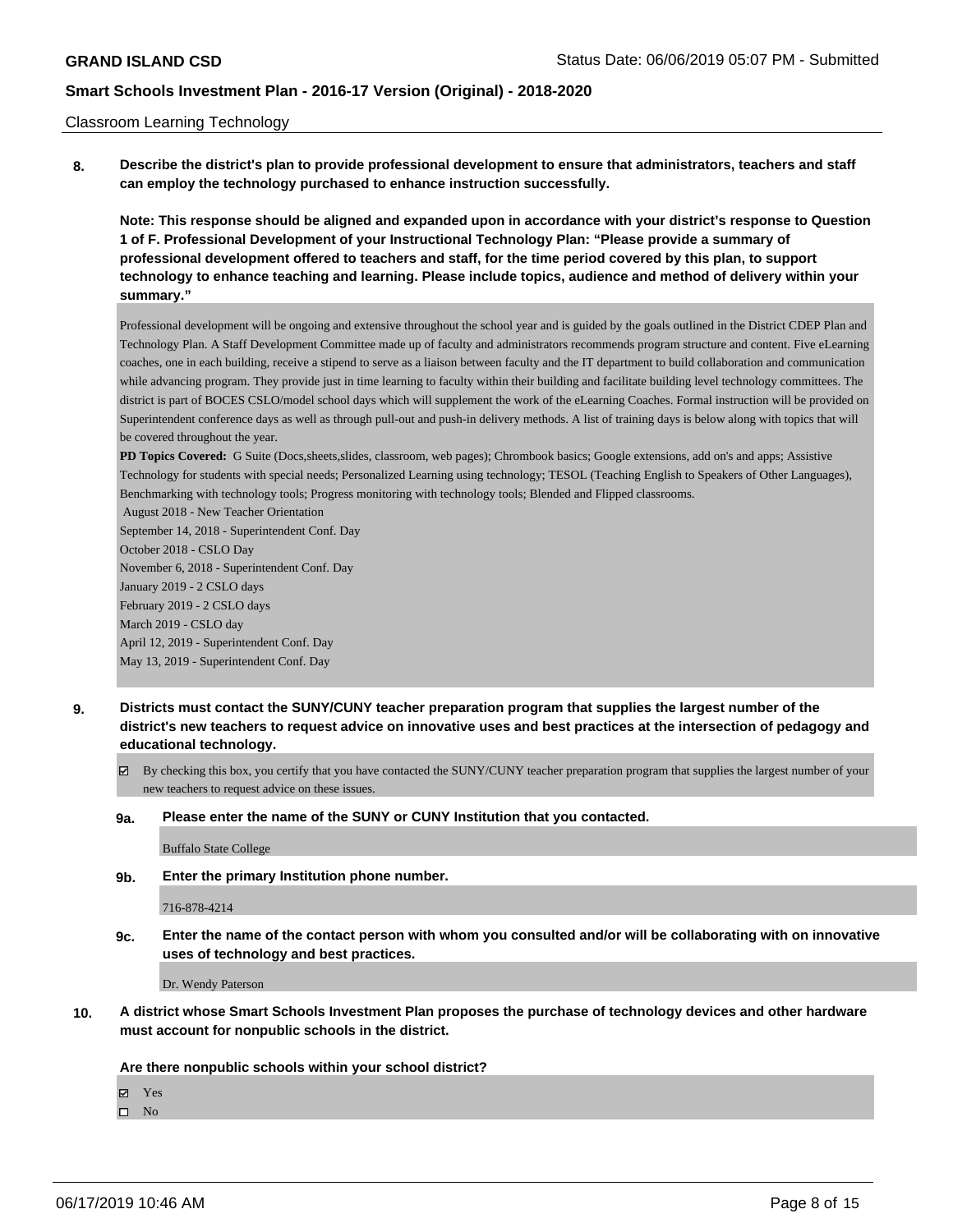#### Classroom Learning Technology

**10a. Describe your plan to loan purchased hardware to nonpublic schools within your district. The plan should use your district's nonpublic per-student loan amount calculated below, within the framework of the guidance. Please enter the date by which nonpublic schools must request classroom technology items. Also, specify in your response the devices that the nonpublic schools have requested, as well as in the in the Budget and the Expenditure Table at the end of the page.**

We have met with and discussed over the phone our smart schools plan with the one nonpublic school in our district. As with other New York funded programs, the Smart Schools Funds allow non-public schools in our district to be part of the program on a loan basis. St. Stephen's School will have the capability of utilizing our Smart Schools devices. They have decided to purchase the same type of chrome book as our district. We will request a decision annually in June of subsequent years while the smart schools money is available. Their allocation is \$31,464. The district already spent \$66 on nonpublic schools in a previous approved plan. The maximum per pupil in this plan is \$184.

**10b. A final Smart Schools Investment Plan cannot be approved until school authorities have adopted regulations specifying the date by which requests from nonpublic schools for the purchase and loan of Smart Schools Bond Act classroom technology must be received by the district.**

By checking this box, you certify that you have such a plan and associated regulations in place that have been made public.

**11. Nonpublic Classroom Technology Loan Calculator**

**The Smart Schools Bond Act provides that any Classroom Learning Technology purchases made using Smart Schools funds shall be lent, upon request, to nonpublic schools in the district. However, no school district shall be required to loan technology in amounts greater than the total obtained and spent on technology pursuant to the Smart Schools Bond Act and the value of such loan may not exceed the total of \$250 multiplied by the nonpublic school enrollment in the base year at the time of enactment.**

### **See:**

**http://www.p12.nysed.gov/mgtserv/smart\_schools/docs/Smart\_Schools\_Bond\_Act\_Guidance\_04.27.15\_Final.pdf.**

|                                       | 1. Classroom<br>Technology<br>Sub-allocation | l 2. Public<br>l Enrollment<br>$(2014 - 15)$ | l 3. Nonpublic<br>Enrollment<br>$(2014-15)$ | 4. Sum of<br>Public and<br>l Nonpublic<br>Enrollment | 15. Total Per<br>Pupil Sub-<br>allocation | l 6. Total<br>Nonpublic Loan<br>Amount |
|---------------------------------------|----------------------------------------------|----------------------------------------------|---------------------------------------------|------------------------------------------------------|-------------------------------------------|----------------------------------------|
| Calculated Nonpublic Loan<br>l Amount | 788.644                                      | 2.962                                        | 171                                         | 3.133                                                | 184                                       | 31.464                                 |

**12. To ensure the sustainability of technology purchases made with Smart Schools funds, districts must demonstrate a long-term plan to maintain and replace technology purchases supported by Smart Schools Bond Act funds. This sustainability plan shall demonstrate a district's capacity to support recurring costs of use that are ineligible for Smart Schools Bond Act funding such as device maintenance, technical support, Internet and wireless fees, maintenance of hotspots, staff professional development, building maintenance and the replacement of incidental items. Further, such a sustainability plan shall include a long-term plan for the replacement of purchased devices and equipment at the end of their useful life with other funding sources.**

By checking this box, you certify that the district has a sustainability plan as described above.

**13. Districts must ensure that devices purchased with Smart Schools Bond funds will be distributed, prepared for use, maintained and supported appropriately. Districts must maintain detailed device inventories in accordance with generally accepted accounting principles.**

By checking this box, you certify that the district has a distribution and inventory management plan and system in place.

**14. If you are submitting an allocation for Classroom Learning Technology complete this table.**

**Note that the calculated Total at the bottom of the table must equal the Total allocation for this category that you entered in the SSIP Overview overall budget.**

|                         | <b>Sub-Allocation</b> |
|-------------------------|-----------------------|
| Interactive Whiteboards | (No Response)         |
| Computer Servers        | (No Response)         |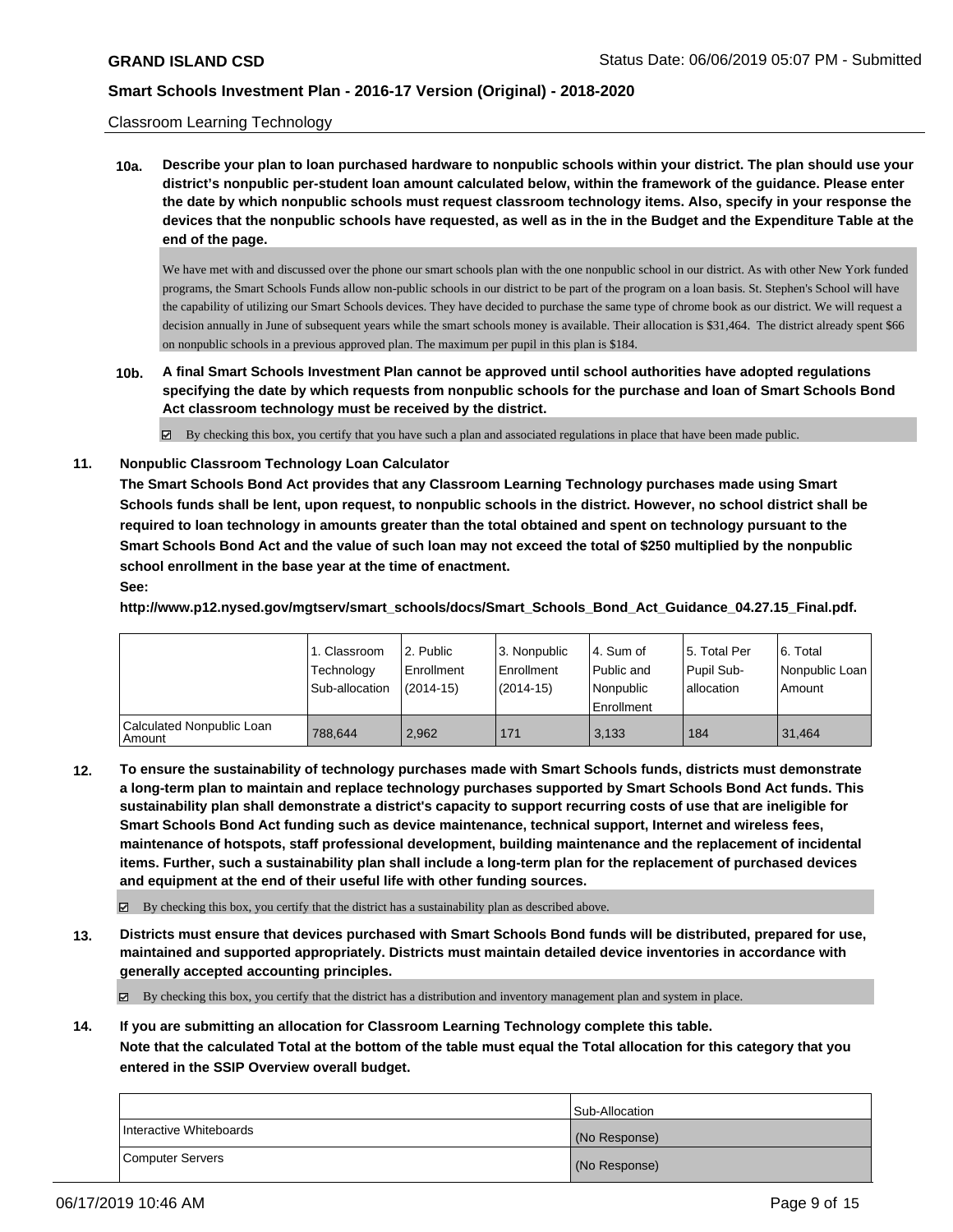Classroom Learning Technology

|                         | Sub-Allocation |
|-------------------------|----------------|
| Desktop Computers       | (No Response)  |
| Laptop Computers        | 538,014        |
| <b>Tablet Computers</b> | (No Response)  |
| <b>Other Costs</b>      | 250,630        |
| Totals:                 | 788,644        |

**15. Please detail the type, quantity, per unit cost and total cost of the eligible items under each sub-category. This is especially important for any expenditures listed under the "Other" category. All expenditures must be capital-bond eligible to be reimbursed through the SSBA. If you have any questions, please contact us directly through smartschools@nysed.gov.**

**Please specify in the "Item to be Purchased" field which specific expenditures and items are planned to meet the district's nonpublic loan requirement, if applicable.**

**NOTE: Wireless Access Points that will be loaned/purchased for nonpublic schools should ONLY be included in this category, not under School Connectivity, where public school districts would list them.**

| Select the allowable expenditure<br>type.<br>Repeat to add another item under | Iltem to be Purchased | Quantity | Cost per Item | <b>Total Cost</b> |
|-------------------------------------------------------------------------------|-----------------------|----------|---------------|-------------------|
| each type.                                                                    |                       |          |               |                   |
| <b>Laptop Computers</b>                                                       | chromebooks           | 1,842    | 275           | 506,550           |
| <b>Laptop Computers</b>                                                       | chromebook (nonpub)   | 114      | 276           | 31,464            |
| <b>Other Costs</b>                                                            | charging stations     | 42       | 1,890         | 79,380            |
| <b>Other Costs</b>                                                            | cases                 | 1,252    | 100           | 125,200           |
| <b>Other Costs</b>                                                            | Chrome mngmt licenses | 1,842    | 25            | 46,050            |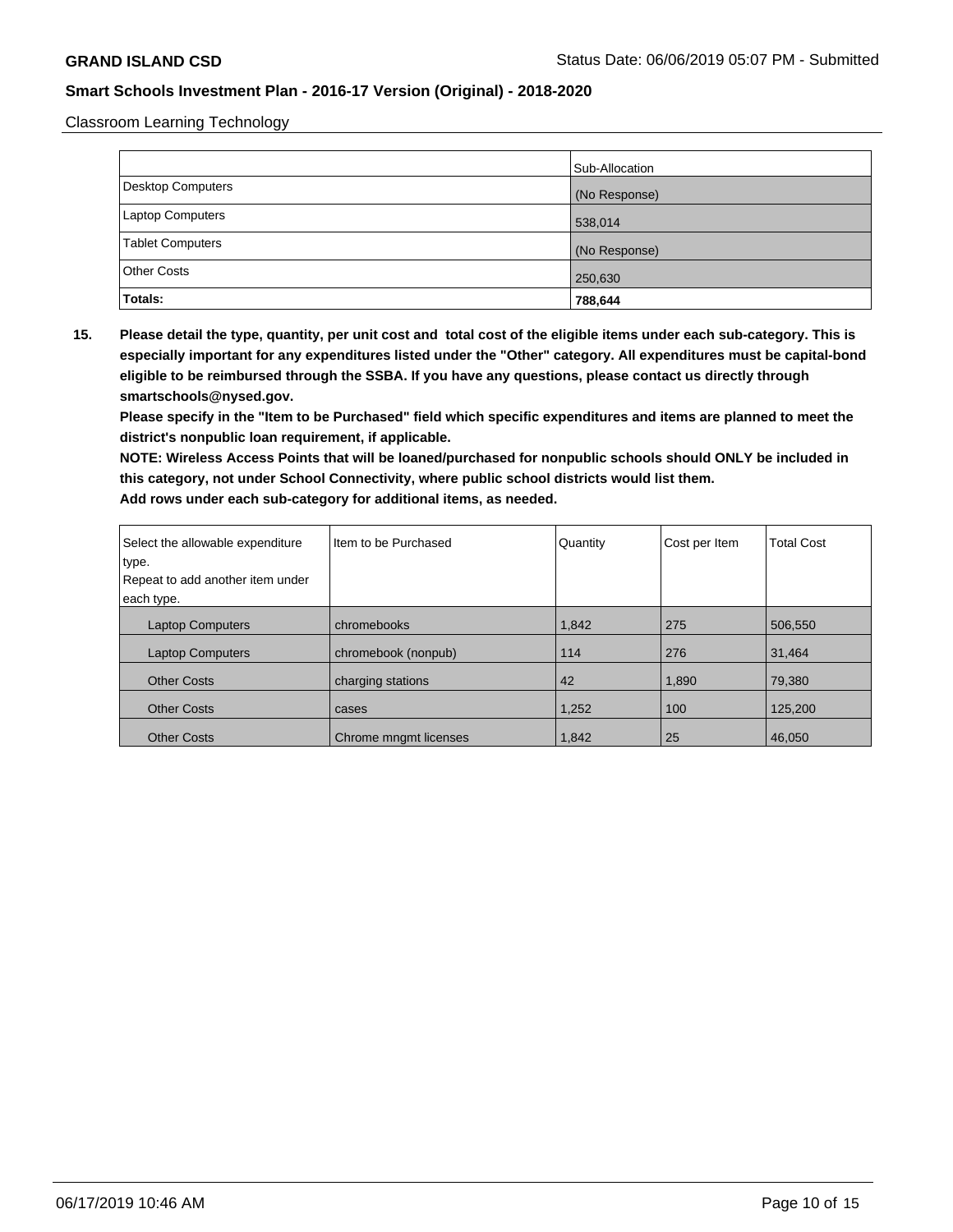#### Pre-Kindergarten Classrooms

**1. Provide information regarding how and where the district is currently serving pre-kindergarten students and justify the need for additional space with enrollment projections over 3 years.**

(No Response)

- **2. Describe the district's plan to construct, enhance or modernize education facilities to accommodate prekindergarten programs. Such plans must include:**
	- **Specific descriptions of what the district intends to do to each space;**
	- **An affirmation that pre-kindergarten classrooms will contain a minimum of 900 square feet per classroom;**
	- **The number of classrooms involved;**
	- **The approximate construction costs per classroom; and**
	- **Confirmation that the space is district-owned or has a long-term lease that exceeds the probable useful life of the improvements.**

(No Response)

**3. Smart Schools Bond Act funds may only be used for capital construction costs. Describe the type and amount of additional funds that will be required to support ineligible ongoing costs (e.g. instruction, supplies) associated with any additional pre-kindergarten classrooms that the district plans to add.**

(No Response)

**4. All plans and specifications for the erection, repair, enlargement or remodeling of school buildings in any public school district in the State must be reviewed and approved by the Commissioner. Districts that plan capital projects using their Smart Schools Bond Act funds will undergo a Preliminary Review Process by the Office of Facilities Planning.**

**Please indicate on a separate row each project number given to you by the Office of Facilities Planning.**

| Project Number |  |
|----------------|--|
| (No Response)  |  |
|                |  |

**5. If you have made an allocation for Pre-Kindergarten Classrooms, complete this table.**

**Note that the calculated Total at the bottom of the table must equal the Total allocation for this category that you entered in the SSIP Overview overall budget.**

|                                          | Sub-Allocation |
|------------------------------------------|----------------|
| Construct Pre-K Classrooms               | (No Response)  |
| Enhance/Modernize Educational Facilities | (No Response)  |
| <b>Other Costs</b>                       | (No Response)  |
| Totals:                                  | 0              |

**6. Please detail the type, quantity, per unit cost and total cost of the eligible items under each sub-category. This is especially important for any expenditures listed under the "Other" category. All expenditures must be capital-bond eligible to be reimbursed through the SSBA. If you have any questions, please contact us directly through smartschools@nysed.gov.**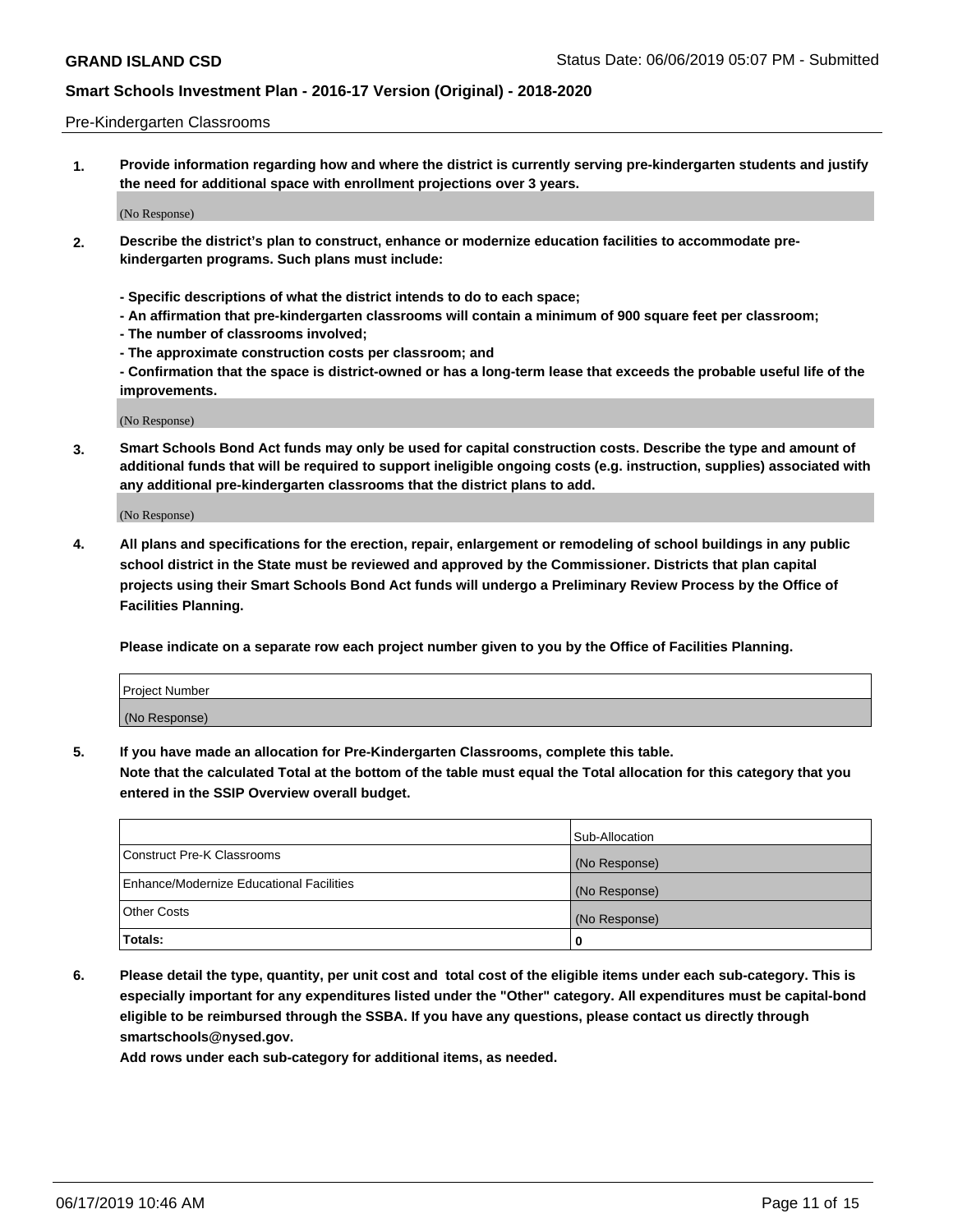Pre-Kindergarten Classrooms

| Select the allowable expenditure | Item to be purchased | Quantity      | Cost per Item | <b>Total Cost</b> |
|----------------------------------|----------------------|---------------|---------------|-------------------|
| type.                            |                      |               |               |                   |
| Repeat to add another item under |                      |               |               |                   |
| each type.                       |                      |               |               |                   |
| (No Response)                    | (No Response)        | (No Response) | (No Response) | (No Response)     |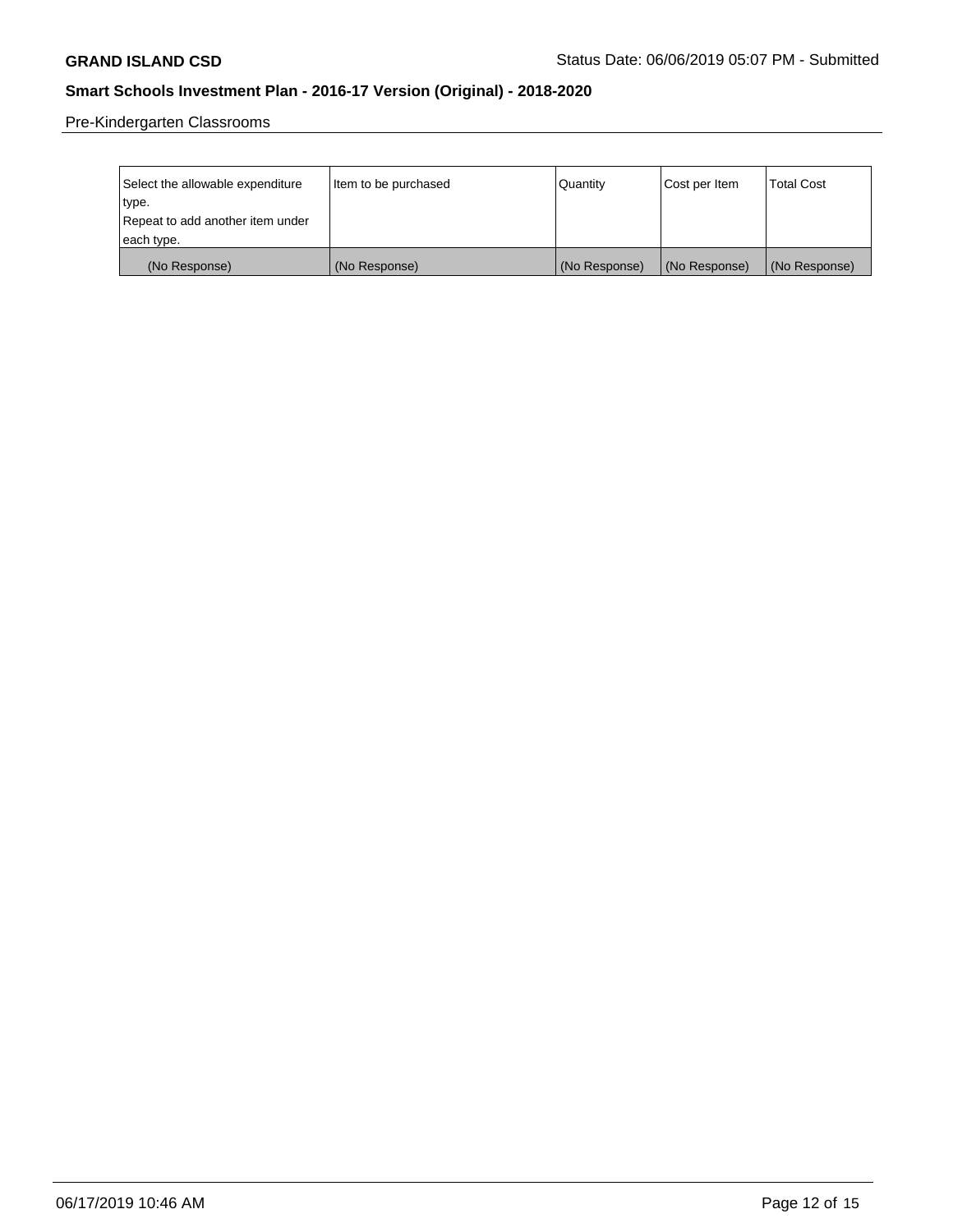Replace Transportable Classrooms

**1. Describe the district's plan to construct, enhance or modernize education facilities to provide high-quality instructional space by replacing transportable classrooms.**

(No Response)

**2. All plans and specifications for the erection, repair, enlargement or remodeling of school buildings in any public school district in the State must be reviewed and approved by the Commissioner. Districts that plan capital projects using their Smart Schools Bond Act funds will undergo a Preliminary Review Process by the Office of Facilities Planning.**

**Please indicate on a separate row each project number given to you by the Office of Facilities Planning.**

| Project Number |  |
|----------------|--|
|                |  |
| (No Response)  |  |

**3. For large projects that seek to blend Smart Schools Bond Act dollars with other funds, please note that Smart Schools Bond Act funds can be allocated on a pro rata basis depending on the number of new classrooms built that directly replace transportable classroom units.**

**If a district seeks to blend Smart Schools Bond Act dollars with other funds describe below what other funds are being used and what portion of the money will be Smart Schools Bond Act funds.**

(No Response)

**4. If you have made an allocation for Replace Transportable Classrooms, complete this table. Note that the calculated Total at the bottom of the table must equal the Total allocation for this category that you entered in the SSIP Overview overall budget.**

|                                                | Sub-Allocation |
|------------------------------------------------|----------------|
| Construct New Instructional Space              | (No Response)  |
| Enhance/Modernize Existing Instructional Space | (No Response)  |
| <b>Other Costs</b>                             | (No Response)  |
| Totals:                                        | 0              |

**5. Please detail the type, quantity, per unit cost and total cost of the eligible items under each sub-category. This is especially important for any expenditures listed under the "Other" category. All expenditures must be capital-bond eligible to be reimbursed through the SSBA. If you have any questions, please contact us directly through smartschools@nysed.gov.**

| Select the allowable expenditure | Item to be purchased | l Quantitv    | Cost per Item | <b>Total Cost</b> |
|----------------------------------|----------------------|---------------|---------------|-------------------|
| type.                            |                      |               |               |                   |
| Repeat to add another item under |                      |               |               |                   |
| each type.                       |                      |               |               |                   |
| (No Response)                    | (No Response)        | (No Response) | (No Response) | (No Response)     |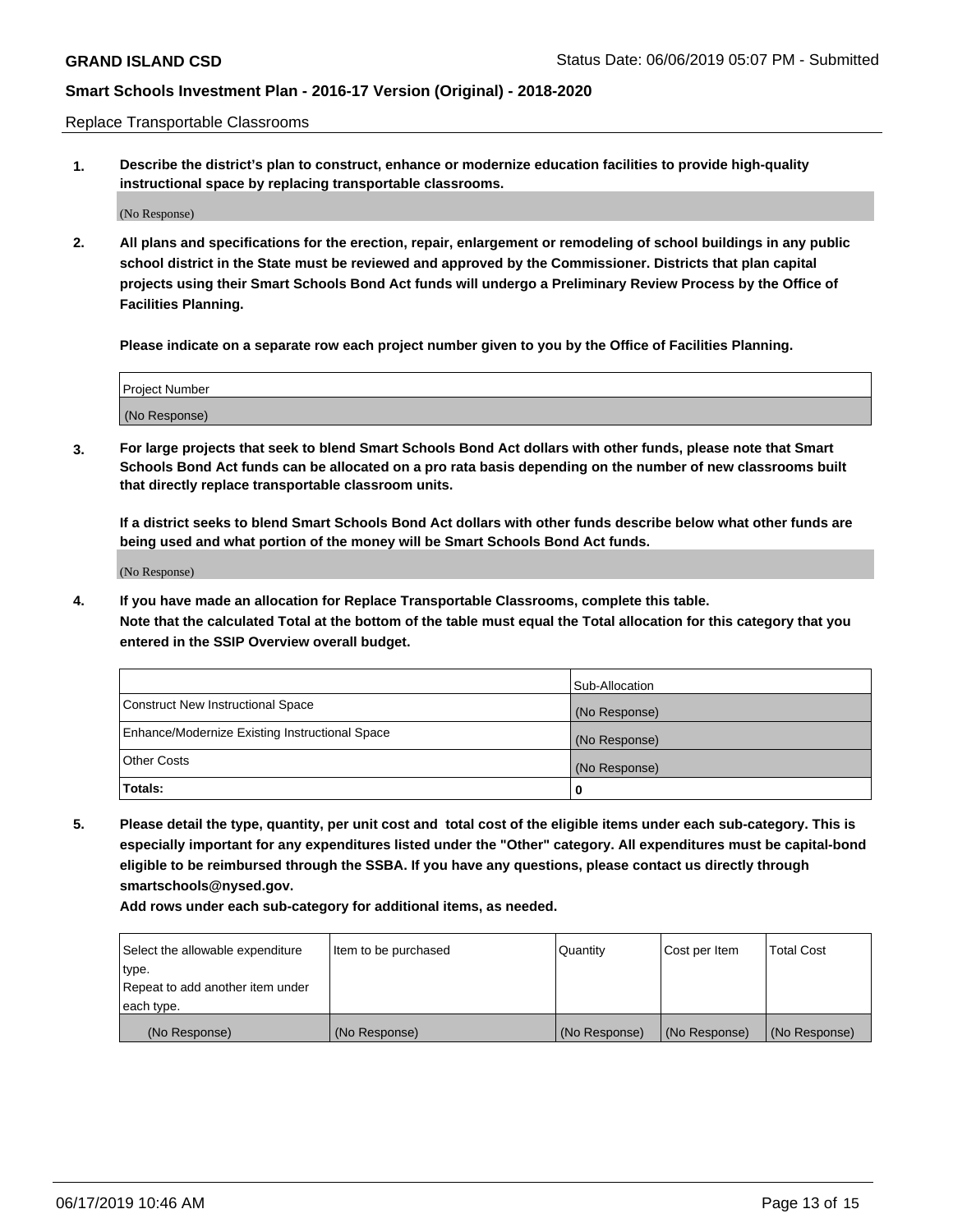High-Tech Security Features

**1. Describe how you intend to use Smart Schools Bond Act funds to install high-tech security features in school buildings and on school campuses.**

(No Response)

**2. All plans and specifications for the erection, repair, enlargement or remodeling of school buildings in any public school district in the State must be reviewed and approved by the Commissioner. Districts that plan capital projects using their Smart Schools Bond Act funds will undergo a Preliminary Review Process by the Office of Facilities Planning.** 

**Please indicate on a separate row each project number given to you by the Office of Facilities Planning.**

| <b>Project Number</b> |  |
|-----------------------|--|
| (No Response)         |  |

- **3. Was your project deemed eligible for streamlined Review?**
	- Yes
	- $\square$  No
- **4. Include the name and license number of the architect or engineer of record.**

| <b>Name</b>   | License Number |
|---------------|----------------|
| (No Response) | (No Response)  |

**5. If you have made an allocation for High-Tech Security Features, complete this table.**

**Note that the calculated Total at the bottom of the table must equal the Total allocation for this category that you entered in the SSIP Overview overall budget.**

|                                                      | Sub-Allocation |
|------------------------------------------------------|----------------|
| Capital-Intensive Security Project (Standard Review) | (No Response)  |
| <b>Electronic Security System</b>                    | (No Response)  |
| <b>Entry Control System</b>                          | (No Response)  |
| Approved Door Hardening Project                      | (No Response)  |
| <b>Other Costs</b>                                   | (No Response)  |
| Totals:                                              | 0              |

**6. Please detail the type, quantity, per unit cost and total cost of the eligible items under each sub-category. This is especially important for any expenditures listed under the "Other" category. All expenditures must be capital-bond eligible to be reimbursed through the SSBA. If you have any questions, please contact us directly through smartschools@nysed.gov.**

| Select the allowable expenditure | Item to be purchased | <b>Quantity</b> | Cost per Item | Total Cost    |
|----------------------------------|----------------------|-----------------|---------------|---------------|
| type.                            |                      |                 |               |               |
| Repeat to add another item under |                      |                 |               |               |
| each type.                       |                      |                 |               |               |
| (No Response)                    | (No Response)        | (No Response)   | (No Response) | (No Response) |